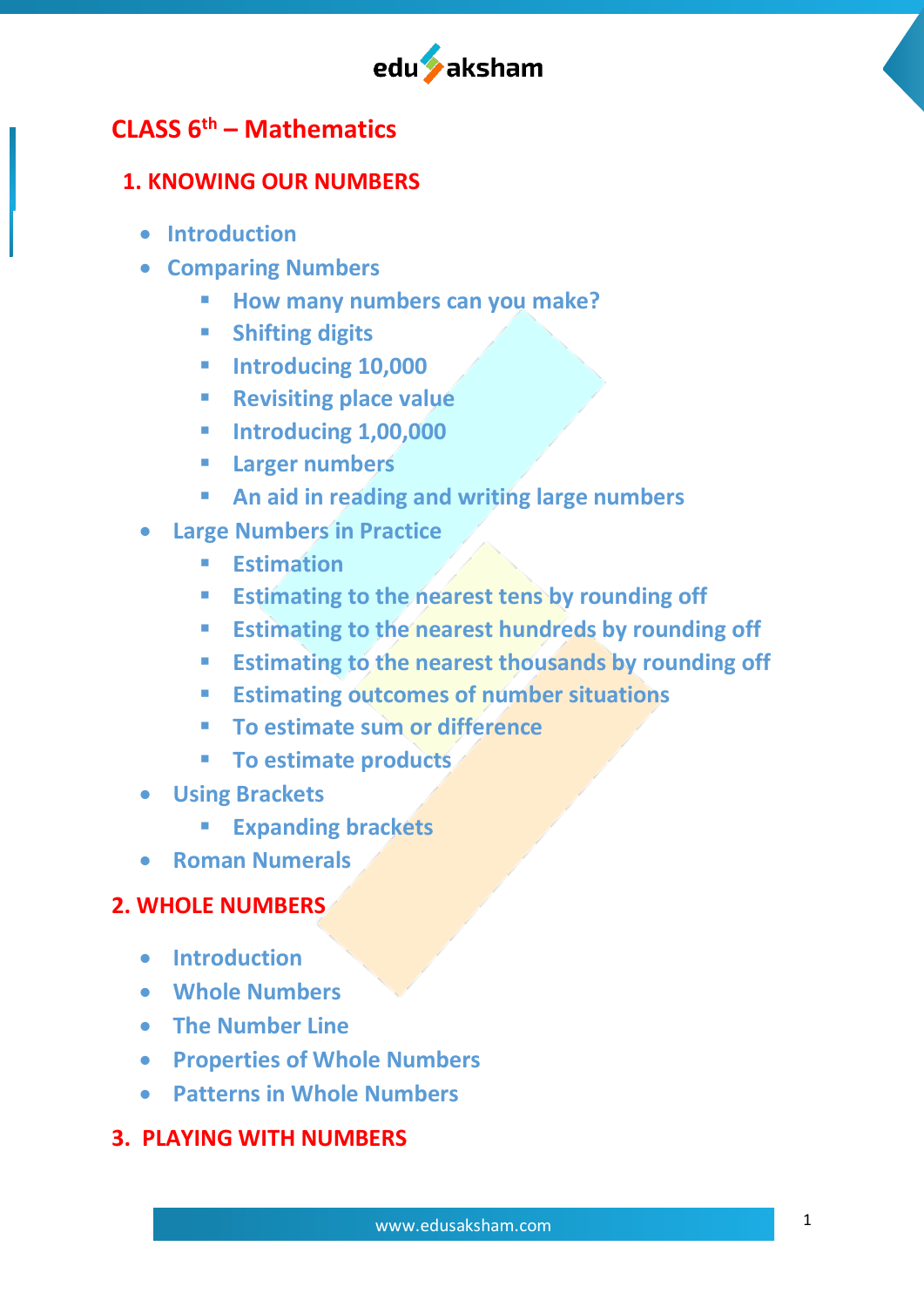- **Introduction**
- **Factors and Multiples**
- **Prime and Composite Numbers**
- **Tests for Divisibility of Numbers**
- **Common Factors and Common Multiples**
- **Some More Divisibility Rules**
- **Prime Factorisation**
- **Highest Common Factor**
- **Lowest Common Multiple**
- **Some Problems on HCF and LCM**

#### **4. BASIC GEOMETRICAL IDEAS**

- **Introduction**
- **Point**
- **A Line Segment**
- **A Line**
- **Intersecting Lines**
- **Parallel Lines**
- **Ray**
- **Curves**
- **Polygons**
- **Angles**
- **Triangles**
- **Quadrilaterals**
- **Circles**

#### **5. UNDERSTANDING ELEMENTARY SHAPES**

- **Introduction**
- **Measuring Line Segments**
- **Angles – 'Right' and 'Straight'**
- **Angles – 'Acute', 'Obtuse' and 'Reflex'**
- **Measuring Angles**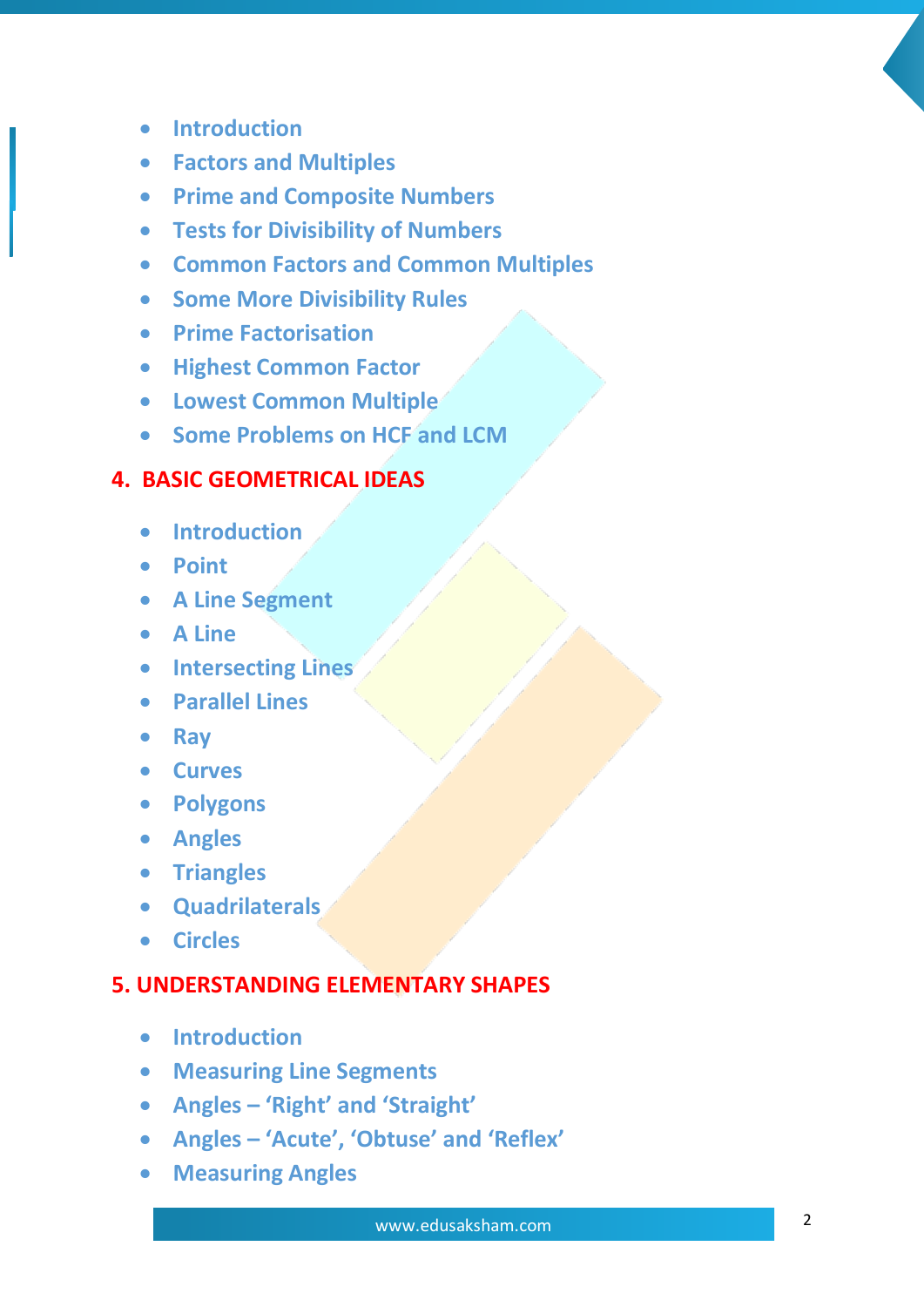- **Perpendicular Lines**
- **Classification of Triangles**
- **Quadrilaterals**
- **Polygons**
- **Three Dimensional Shapes**

#### **6. INTEGERS**

- **Introduction**
	- § **Tag me with a sign**
- **Integers**
	- § **Representation of integers on a number line**
	- § **Ordering of integers**
- **Additon of Integers**
	- § **Addition of integers on a number line**
- **Subtraction of Integers with the help of a Number Line**

#### **7. FRACTIONS**

- **Introduction**
- **A Fraction**
- **Fraction on the Number Line**
- **Proper Fractions**
- **Improper and Mixed Fractions**
- **Equivalent Fractions**
- **Simplest Form of a Fraction**
- **Like Fractions**
- **Comparing Fractions**
	- § **Comparing like fractions**
	- § **Comparing unlike fractions**
- **Addition and Subtraction of Fractions**
	- § **Adding or subtracting like fractions**
	- § **Adding and subtracting fractions**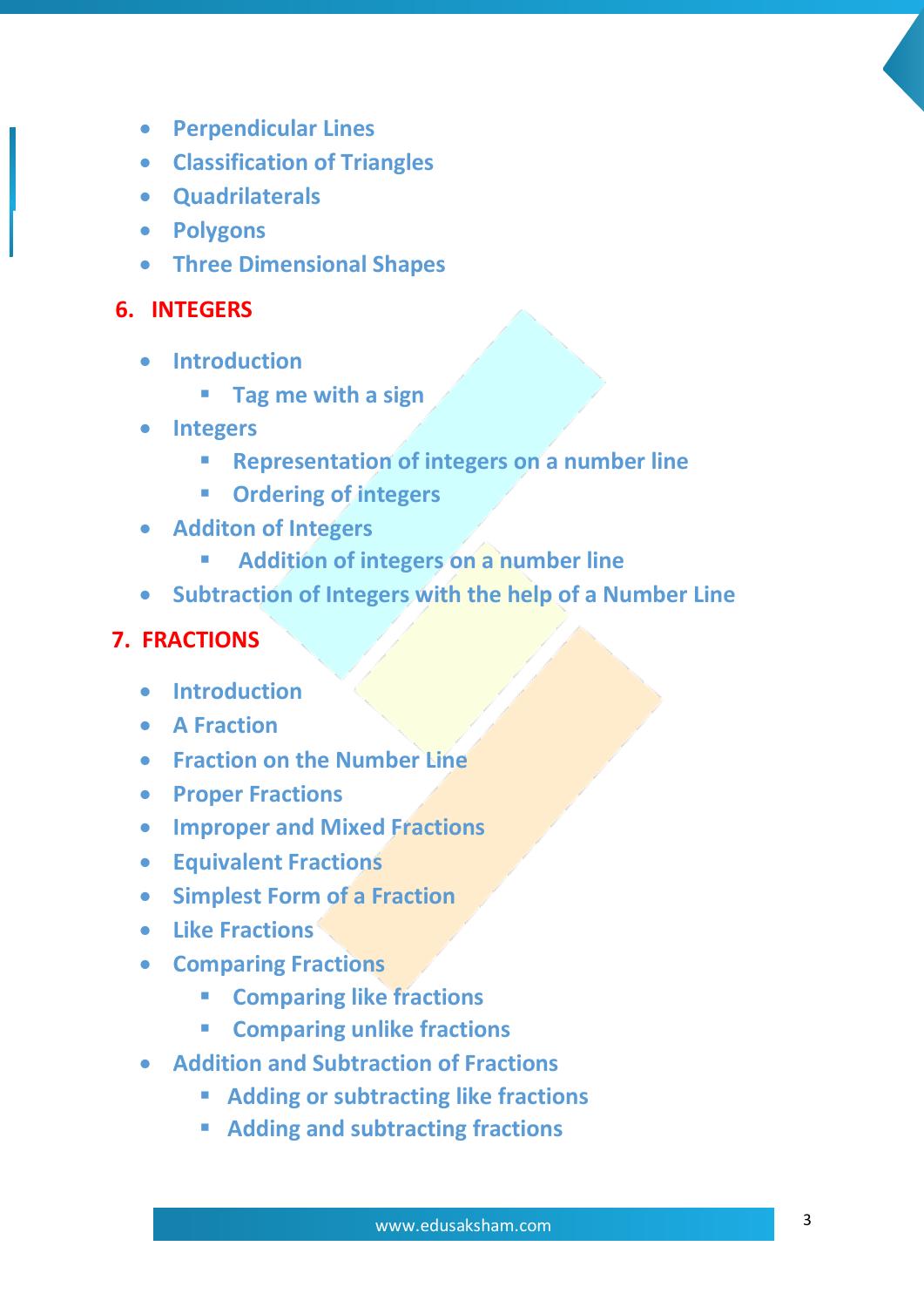## **8. DECIMALS**

- **Introduction**
- **Tenths**
- **Hundredths**
- **Comparing Decimals**
- **Using Decimals**
	- § **Money**
	- § **Length**
	- § **Weight**
- **Addition of Numbers with Decimals**
- **Subtraction of Decimals**

# **9. DATA HANDLING**

- **Introduction**
- **Recording Data**
- **Organisation of Data**
- **Pictograph**
- **Interpretation of a Pictograph**
- **Drawing a Pictograph**
- **A Bar Graph**
	- § **Interpretation of a bar graph**
	- § **Drawing a bar graph**

# **10. MENSURATION**

- **Introduction**
- **Perimeter**
	- § **Perimeter of a rectangle**
	- § **Perimeter of regular shapes**
- **Area**
	- § **Area of a rectangle**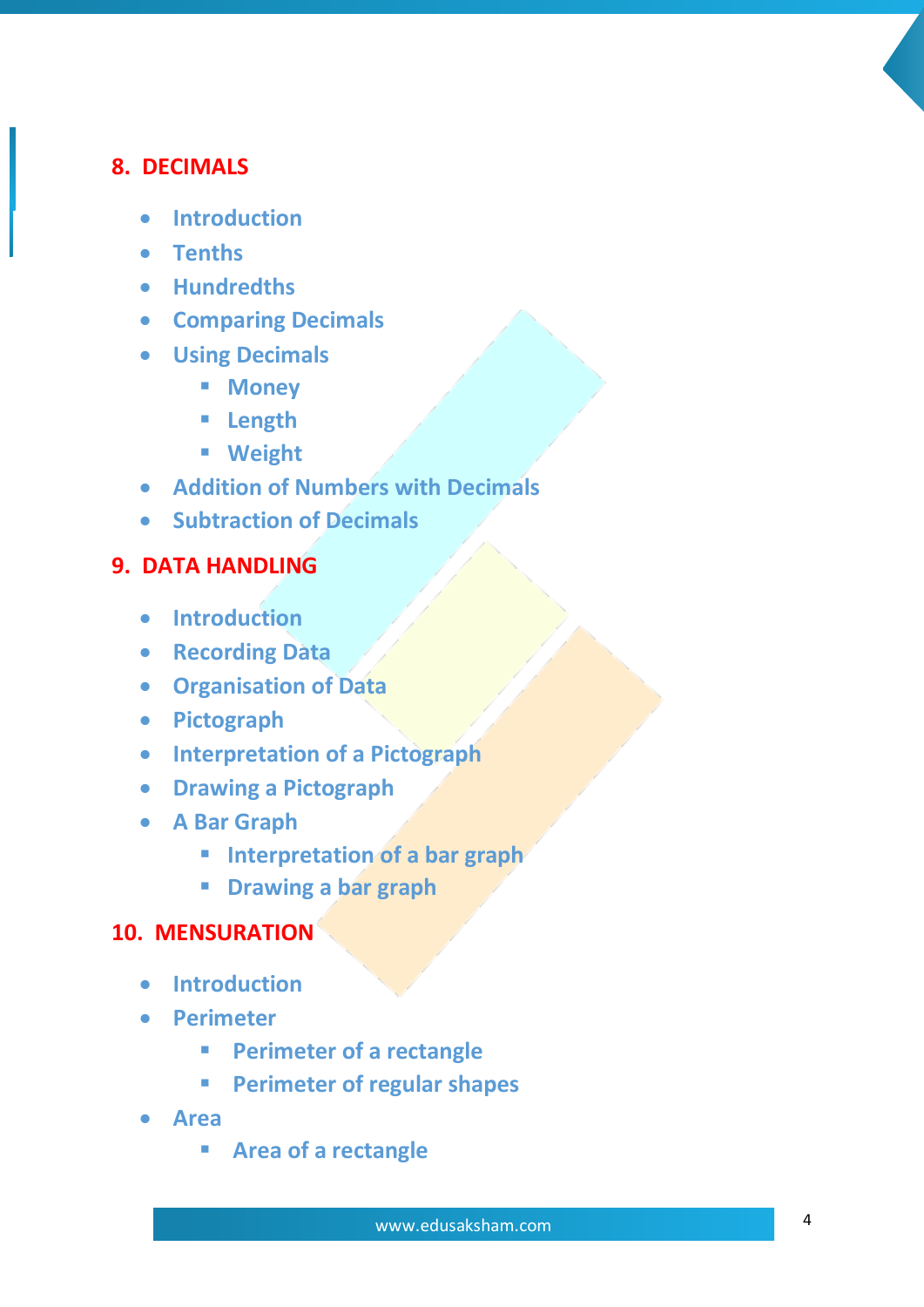• **Area of a square**

#### **11. ALGEBRA**

- **Introduction**
- **Matchstick Patterns**
- **The Idea of a Variable**
- **More Matchstick Patterns**
- **More Examples of Variables**
- **Use of Variables in Common Rules**
- **Expressions with Variables**
- **Using Expressions Practically**
- **What is an Equation?**
- **Solution of an Equation**

# **12. RATIO AND PROPORTION**

- **Introduction**
- **Ratio**
- **Proportion**
- **Unitary Method**

## **13. SYMMETRY**

- **Introduction**
- **Making Symmetric Figures: Ink-blot Devils**
- **Figures with Two Lines of Symmetry**
- **Figures with Multiple (more than two) Lines of Symmetry**
- **Reflection and Symmetry**

#### **14. PRACTICAL GEOMETRY**

- **Introduction**
- **The Circle**
- **A Line Segment**
- **Perpendiculars**